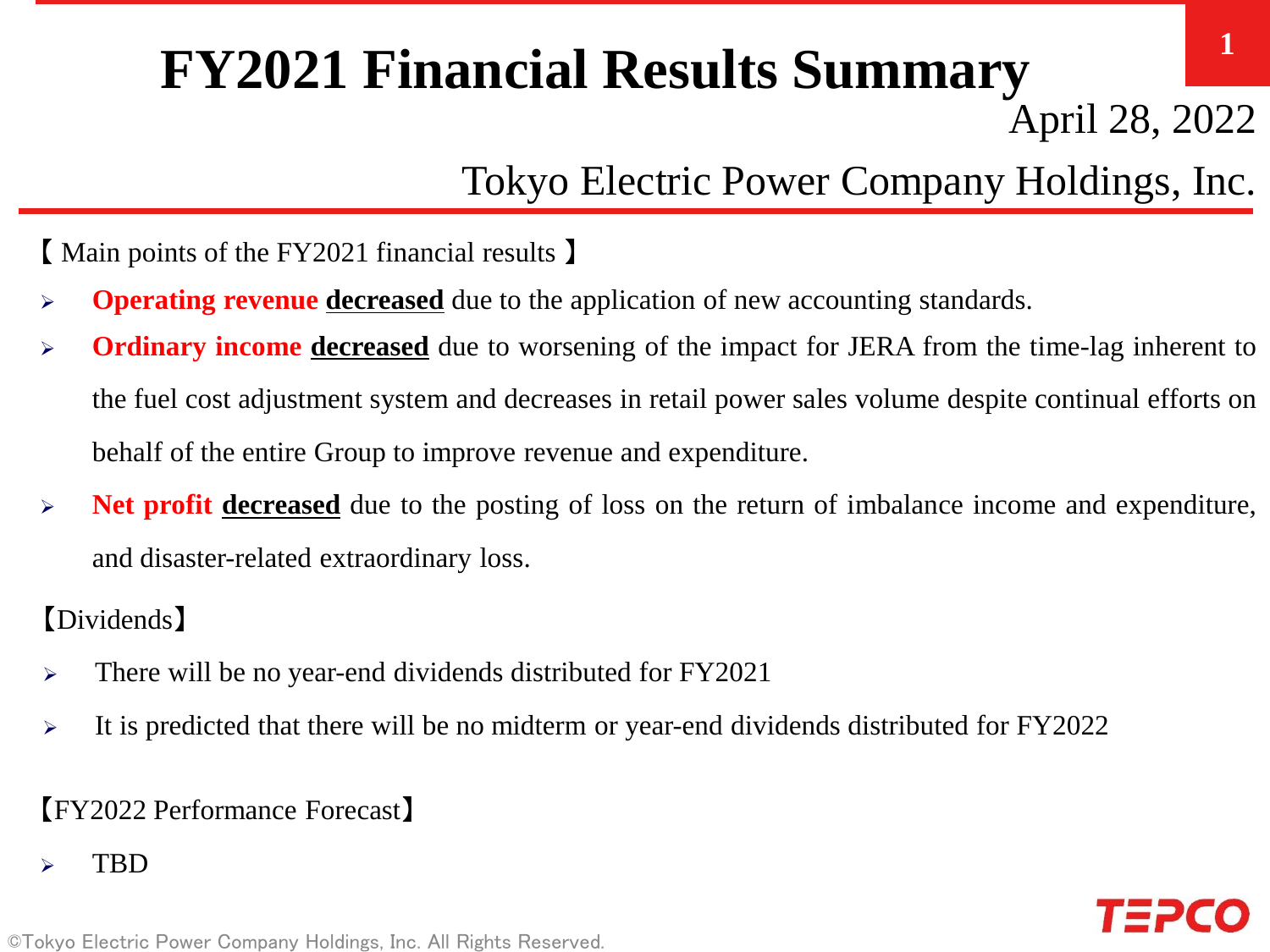#### (Unit: Billion Yen)

|                                                 | <b>FY2021</b> | <b>FY2020</b> | Comparison |                   |
|-------------------------------------------------|---------------|---------------|------------|-------------------|
|                                                 |               |               | $(A)-(B)$  | $(A)/(B)$ $(\% )$ |
| <b>Operating Revenue</b>                        | 5,309.9       | 5,866.8       | $-556.9$   | 90.5              |
| <b>Operating Income/Loss</b>                    | 46.2          | 143.4         | $-97.2$    | 32.2              |
| <b>Ordinary Income/Loss</b>                     | 44.9          | 189.8         | $-144.9$   | 23.7              |
| <b>Extraordinary Income/Loss</b>                | $-29.8$       | 1.3           | $-31.2$    |                   |
| Net Income Attributable to Owners of the Parent | 5.6           | 180.8         | $-175.2$   | 3.1               |

### (Unit: Billion kWh)

TEPCO

|                                            | <b>FY2021</b> | <b>FY2020</b> |           | Comparison       |  |
|--------------------------------------------|---------------|---------------|-----------|------------------|--|
|                                            |               |               | $(A)-(B)$ | $(A)/(B)$ $(\%)$ |  |
| Total power sales volume                   | 233.8         | 231.5         | $+2.3$    | 101.0            |  |
| Retail power sales volume<br>$\times 1$    | 186.5         | 204.7         | $-18.2$   | 91.1             |  |
| $\times 2$<br>Wholesale power sales volume | 47.3          | 26.8          | $+20.5$   | 176.4            |  |

※1 Total of EP consolidated (EP/TCS/PinT) and PG (islands, etc.)

※2 Total (excluding indirect auctions) of EP consolidated (EP/TCS/PinT), PG (including inter-regional), and RP consolidated (RP/Tokyo Electric Generation)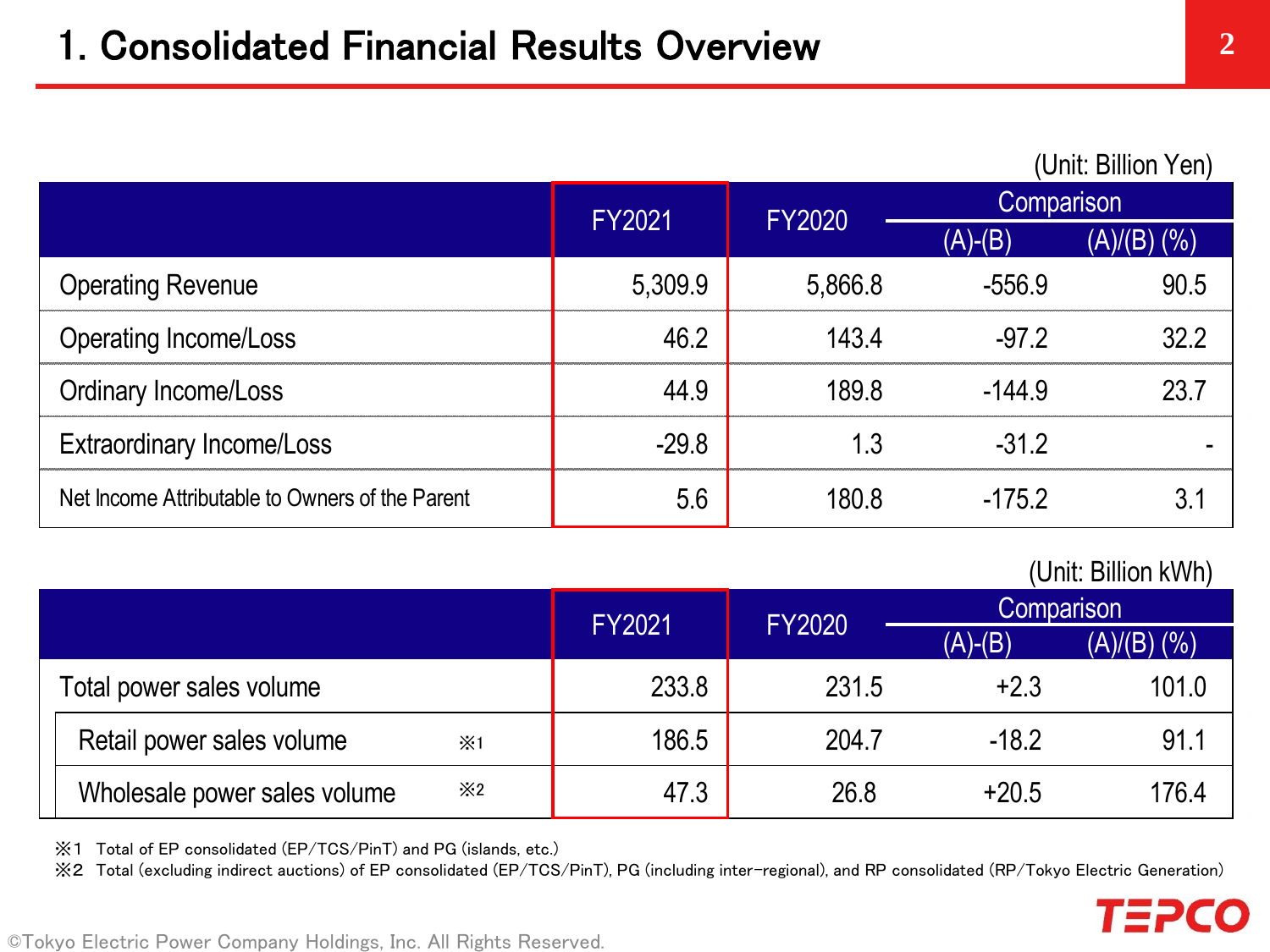| <b>Area Demand</b><br>(Unit: Billion kWh) |               |               |        |            |  |            |
|-------------------------------------------|---------------|---------------|--------|------------|--|------------|
|                                           |               |               |        |            |  | Comparison |
|                                           | <b>FY2021</b> | <b>FY2020</b> | $+/-$  | Ratio ( %) |  |            |
| Area Demand                               | 268.7         | 266.3         | $+2.4$ | 100.9      |  |            |

## Exchange Rate/CIF

|                                | <b>FY2021</b>                | <b>FY2020</b>   | $+/-$              |
|--------------------------------|------------------------------|-----------------|--------------------|
| Exchange Rate (Interbank)      | 112.4 JPY/USD                | 106.1 JPY/USD   | $+6.3$ JPY/USD     |
| Crude oil price<br>(Japan CIF) | 77.2 USD/barrel <sup>*</sup> | 43.4 USD/barrel | $+33.8$ USD/barrel |

※ The crude oil price for FY2021 is the most recent price announced on April 20

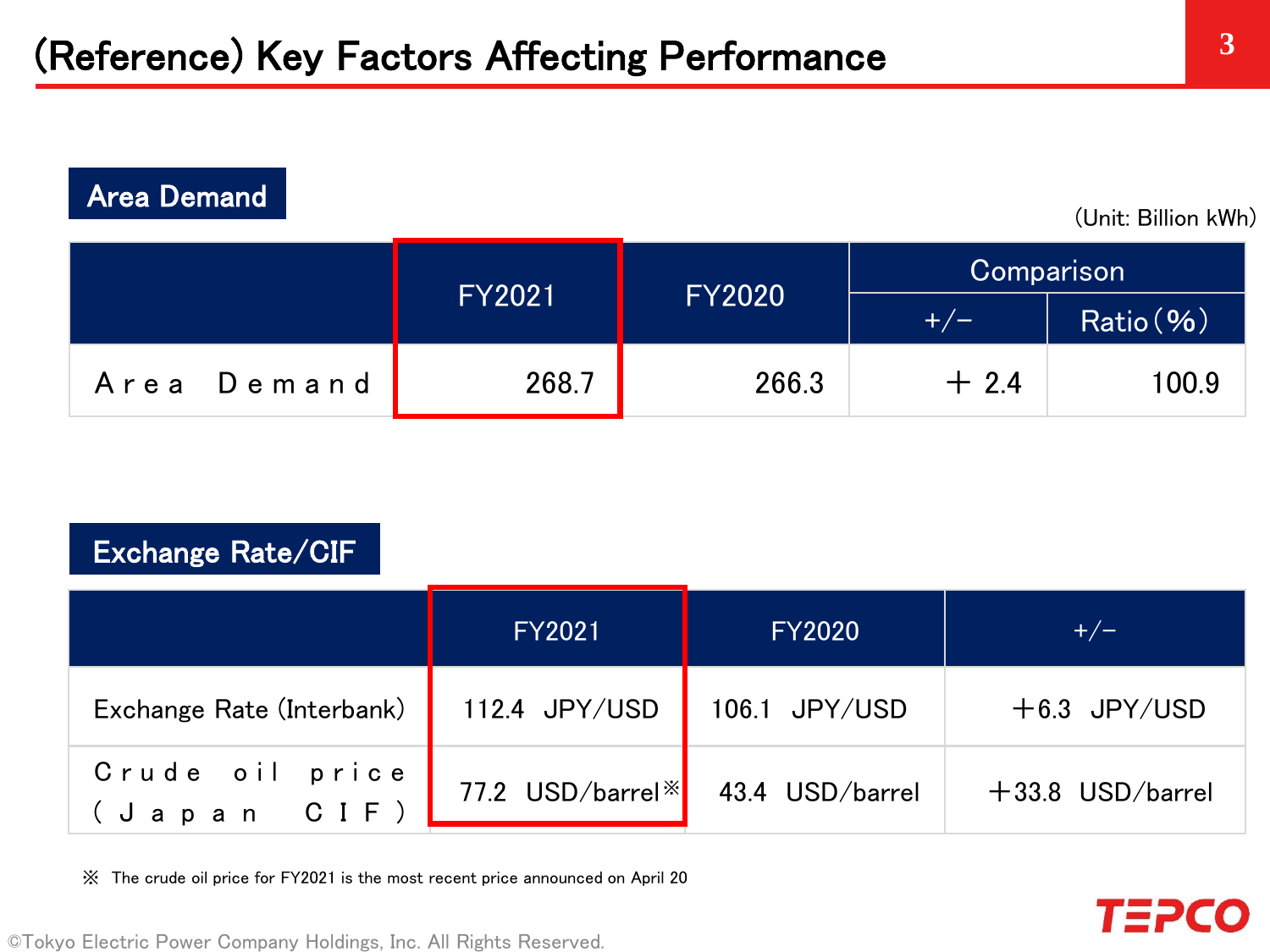## 3. Core Company Overview **4**

|            |            |               | (Unit: Billion Yen)      |
|------------|------------|---------------|--------------------------|
|            |            | Comparison    |                          |
|            |            | $(A)-(B)$     | $\overline{(A)/(B)}$ (%) |
| 5,309.9    | 5,866.8    | $-556.9$      | 90.5                     |
| 620.0      | 624.2      | $-4.1$        | 99.3                     |
| 5.1        | 8.7        | $-3.5$        | 59.1                     |
| 1,962.3    | 2,003.8    | $-41.5$       | 97.9                     |
| 4,360.6    | 5,034.3    | $-673.7$      | 86.6                     |
| 153.1      | 143.4      | $+9.6$        | 106.7                    |
| $-1,791.4$ | $-1,947.9$ | $+156.5$      |                          |
| 44.9       | 189.8      | $-144.9$      | 23.7                     |
| 73.0       | $-7.9$     | $+80.9$       |                          |
| 9.6        | 69.8       | $-60.1$       | 13.8                     |
| 118.3      | 169.0      | $-50.6$       | 70.0                     |
| $-66.4$    | 6.4        | $-72.9$       |                          |
| 45.9       | 48.1       | $-2.1$        | 95.5                     |
| $-135.5$   | $-95.6$    | $-39.9$       |                          |
|            | FY2021     | <b>FY2020</b> |                          |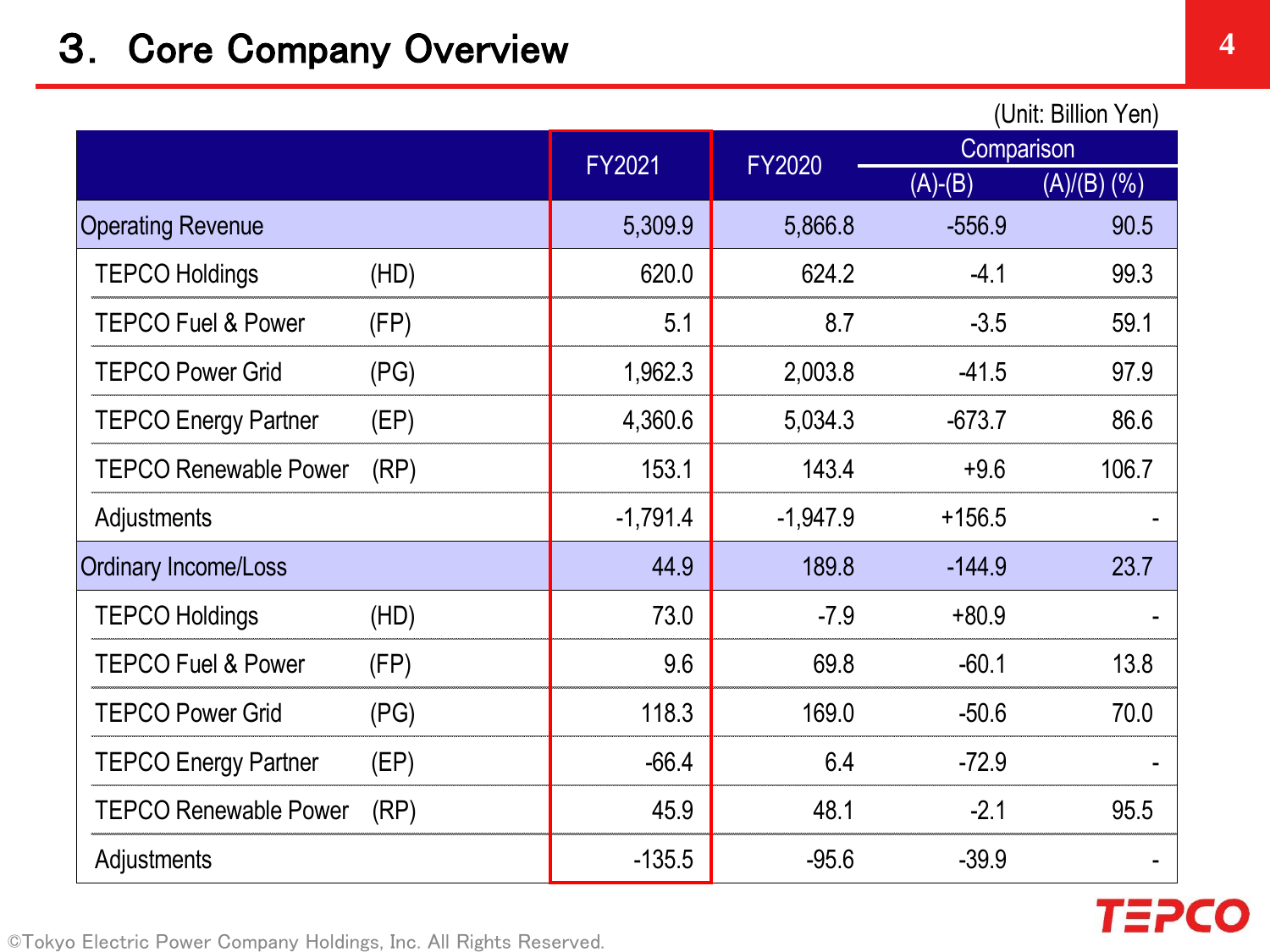## 3. Main Points about Core Companies

- $\triangleright$  HD: Ordinary income increased due to an increase in dividends received from core companies.
- **FP:** Ordinary income decreased due to worsening of the impact for JERA from the time-lag inherent to the fuel cost adjustment system.
- $\triangleright$  **PG**: Ordinary income decreased as a result of an increase in facility-related costs.
- $\triangleright$  EP: Ordinary income decreased due to a decrease in retail power sales volume caused by increased competition, and the rising price of natural resources.
- $\triangleright$  RP: Ordinary income decreased due to an increase in fixed asset tax despite increases in power wholesales.

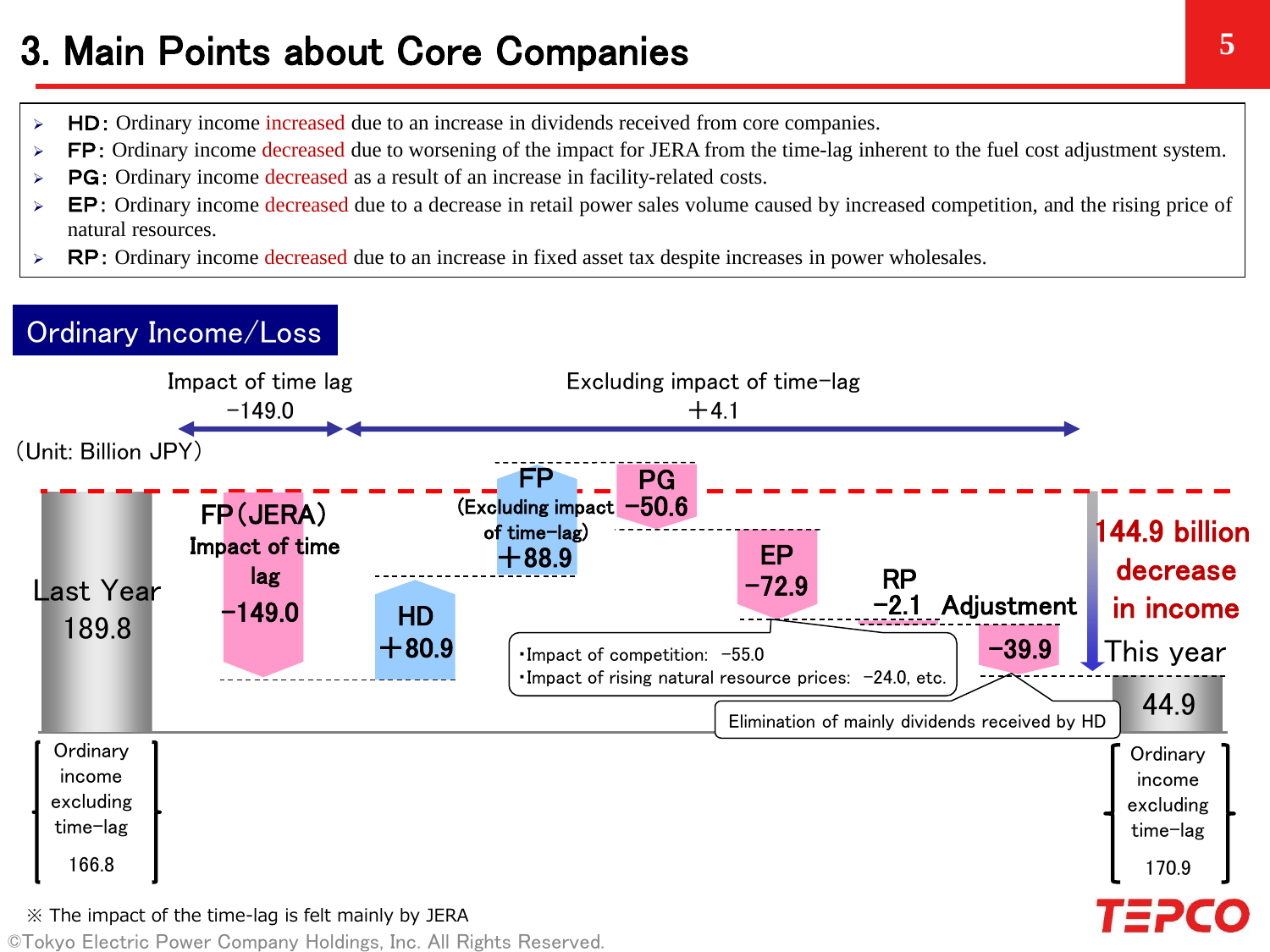## 4.Consolidated Extraordinary Income/Loss

|                                                                                              |                |         |               | UIIII. DIIIIUII TEII <i>I</i>      |
|----------------------------------------------------------------------------------------------|----------------|---------|---------------|------------------------------------|
|                                                                                              |                | FY2021  | <b>FY2020</b> | Comparison<br>$(A)-\overline{(B)}$ |
| <b>Extraordinary Income</b>                                                                  |                | 116.6   | 142.1         | $-25.5$                            |
| Nuclear Damage Compensation and Decommissioning<br><b>Facilitation Corporation Subsidies</b> | $\times 1$     | 116.6   | 142.1         | $-25.5$                            |
| <b>Extraordinary Loss</b>                                                                    |                | 146.4   | 140.7         | $+5.6$                             |
| <b>Expenses for Nuclear Damage Compensation</b>                                              | X <sub>2</sub> | 117.7   | 140.7         | $-23.0$                            |
| Loss on Return of Imbalance Income and Expenditure                                           | X3             | 15.8    |               | $+15.8$                            |
| Disaster-related Extraordinary Loss                                                          | $\times 4$     | 12.8    |               | $+12.8$                            |
| <b>Extraordinary Income/Loss</b>                                                             |                | $-29.8$ | 1.3           | $-31.2$                            |

※1 Applications to change the amount of financial assistance were submitted on September 30, 2021 and March 22, 2022.

- ※2 Damage resulting from shipping restrictions and increases caused by extending the calculation period for reputational damage estimates, etc.
- ※3 An adjustment will be made by subtracting part of the imbalance income and expenditure seen in January 2021, which was caused by the tight supply-demand situation experienced during the winter of FY2020, from consigned transmission fees after April 2022.
- ※4 Expenses incurred to repair assets damaged during the earthquake that occurred off the coast of Fukushima Prefecture on March 16, 2022.

 $\left( \right)$ llion  $\left( \right)$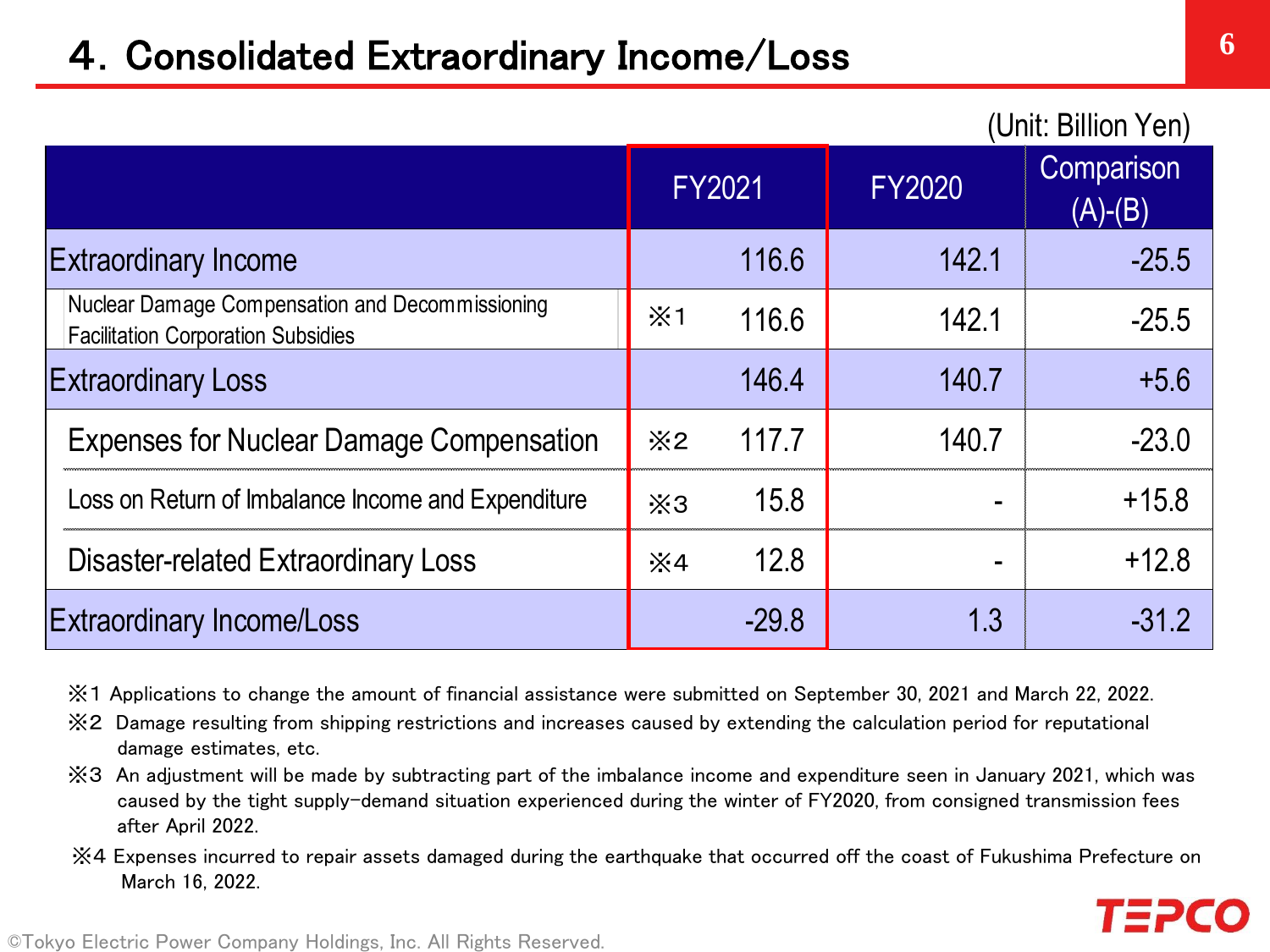## **7** 5. Consolidated Finances

- **Gross assets increased by ¥760.3 billion due to increases in cash and deposits.**
- **Outstanding liabilities increased by ¥680.9 billion due to increases in corporate bonds and short-term loans.**
- **Net assets increased by ¥79.3 billion due to the increase of other comprehensive income.**
- **Capital-to-asset ratio worsened by 0.9 points**

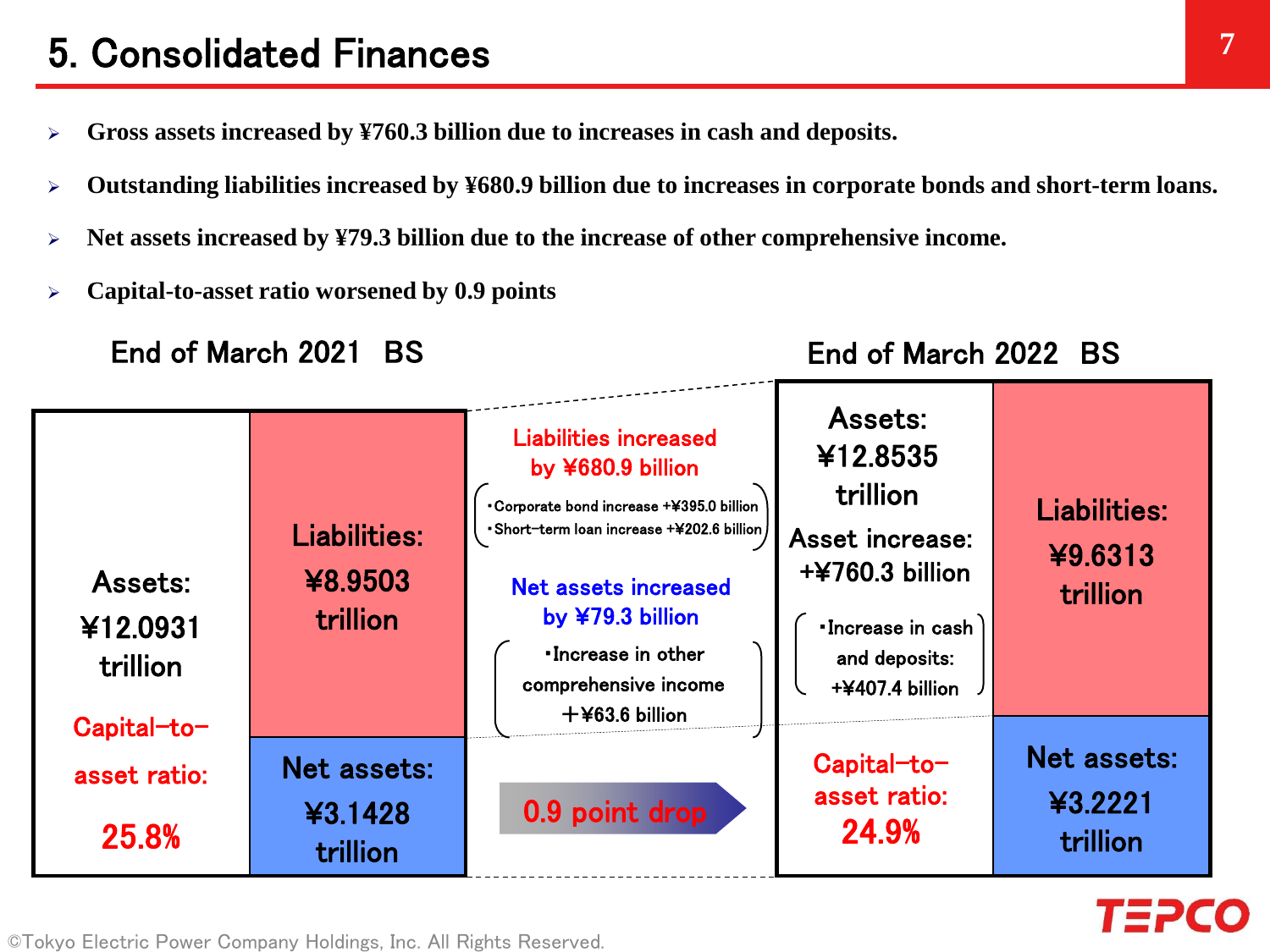### Ordinary income/loss



©Tokyo Electric Power Company Holdings, Inc. All Rights Reserved.

TEPC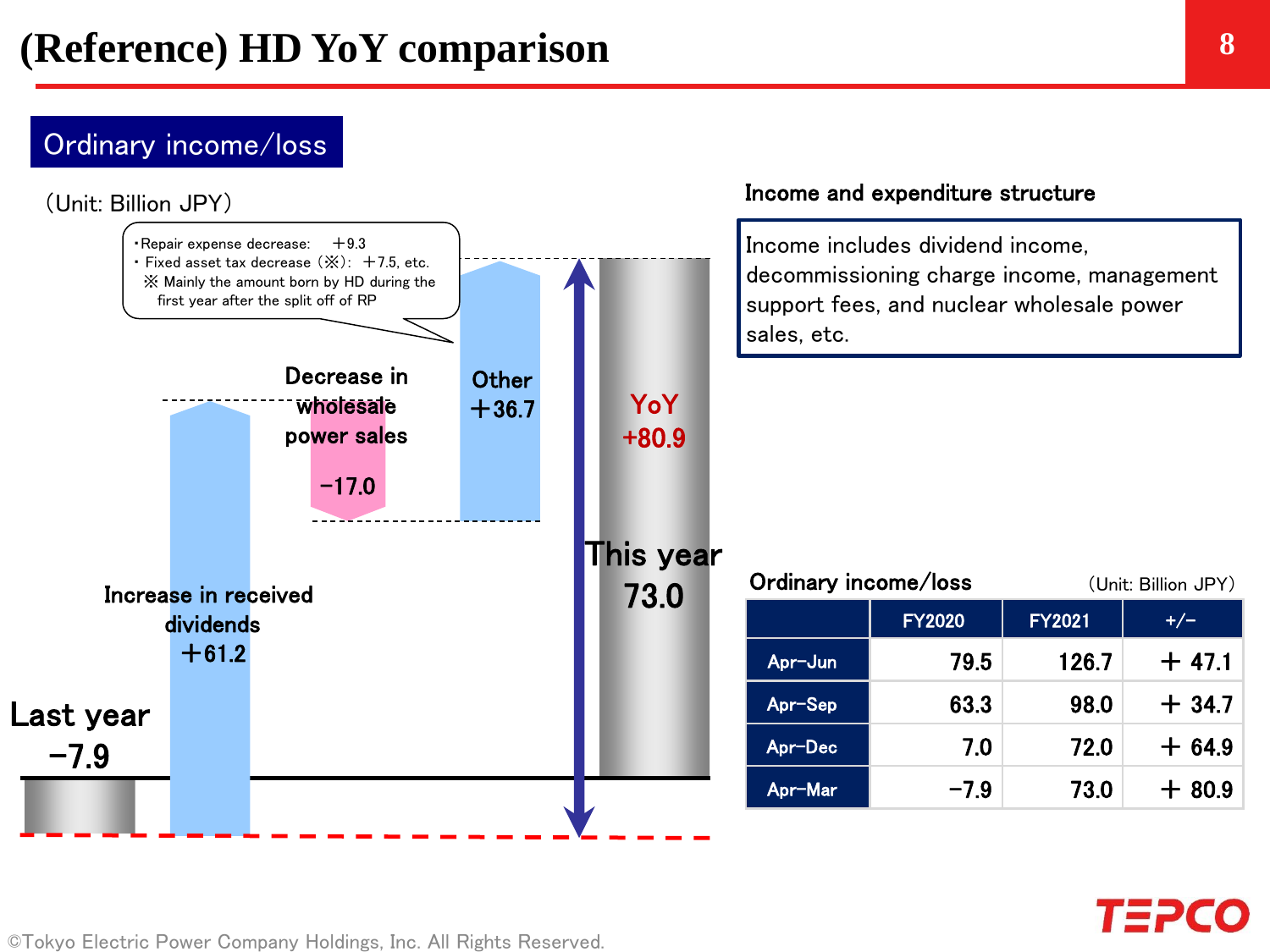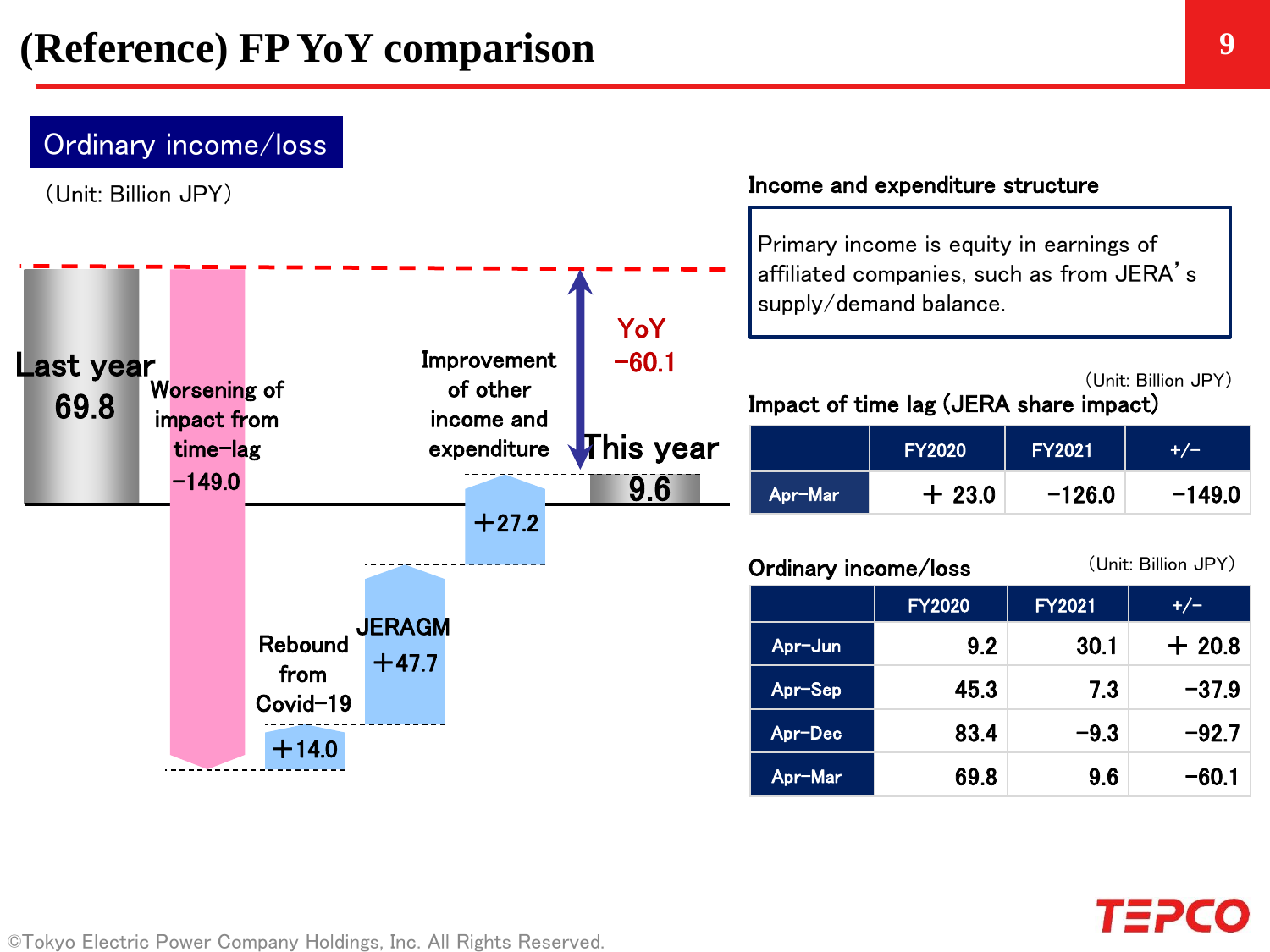### Ordinary income/loss



※ Consigned transmission income excludes the impact of imbalance income and expenditure.

#### Income and expenditure structure

Revenue is primarily from consigned transmission income and fluctuates with area demand. Costs are primarily maintenance costs for transmission and distribution equipment, and depreciation costs

| Area Demand |               | (Unit: Billion kWh) |        |
|-------------|---------------|---------------------|--------|
|             | <b>FY2020</b> | <b>FY2021</b>       |        |
| Apr-Mar     | 266.3         | 268.7               | $+2.4$ |

| Ordinary income/loss |               | (Unit: Billion JPY) |         |
|----------------------|---------------|---------------------|---------|
|                      | <b>FY2020</b> | <b>FY2021</b>       | $+/-$   |
| Apr-Jun              | 40.7          | 34.6                | $-6.0$  |
| Apr-Sep              | 123.8         | 106.6               | $-17.1$ |
| Apr-Dec              | 183.6         | 163.5               | $-20.0$ |
| Apr-Mar              | 169.0         | 118.3               | $-50.6$ |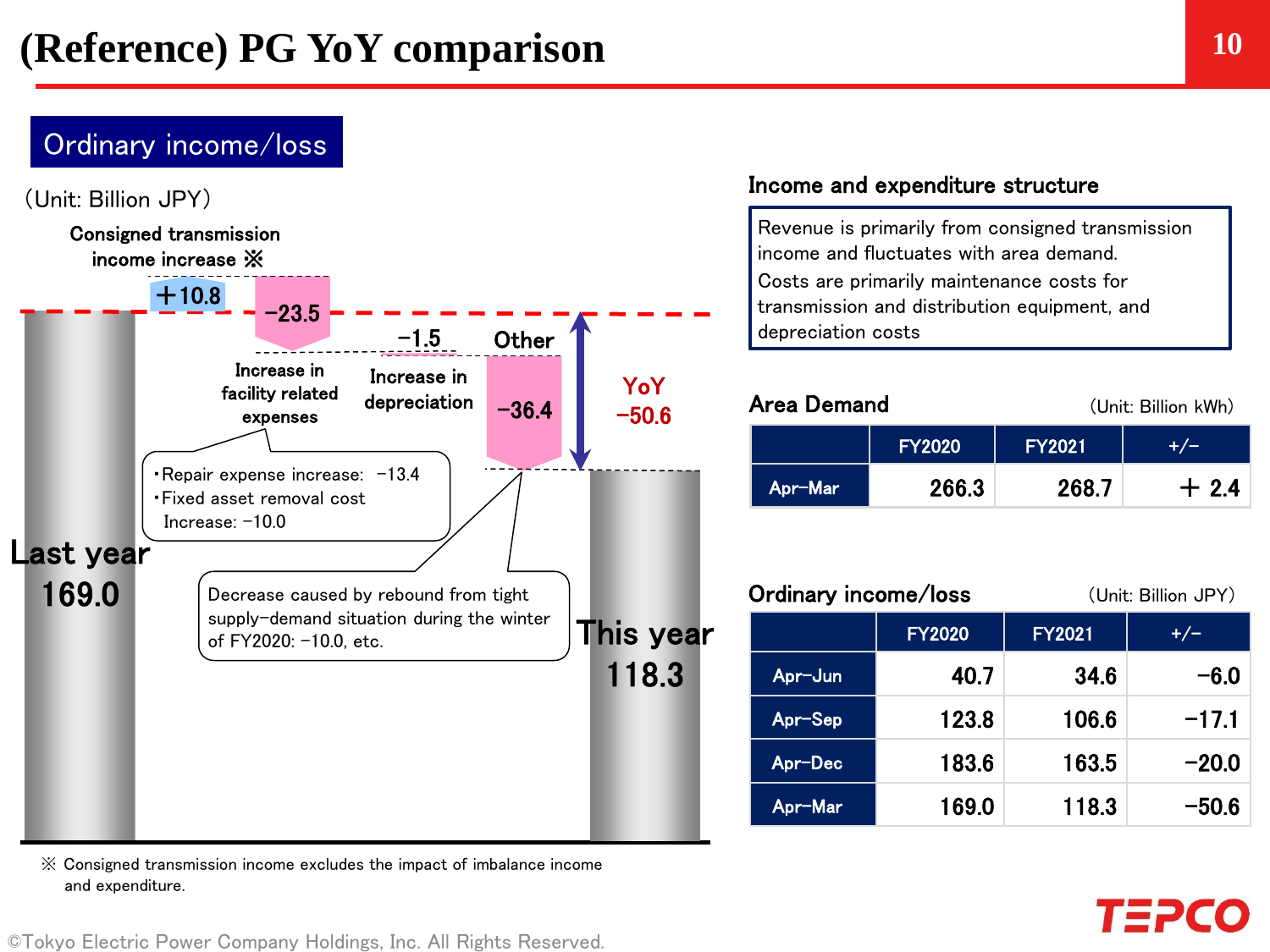

※1 Includes the impact of correcting consolidated result discrepancies related to the appropriation of renewable energy subsidy estimates made during the previous term.

©Tokyo Electric Power Company Holdings, Inc. All Rights Reserved.

Apr-Mar 6.4  $-66.4$   $-72.9$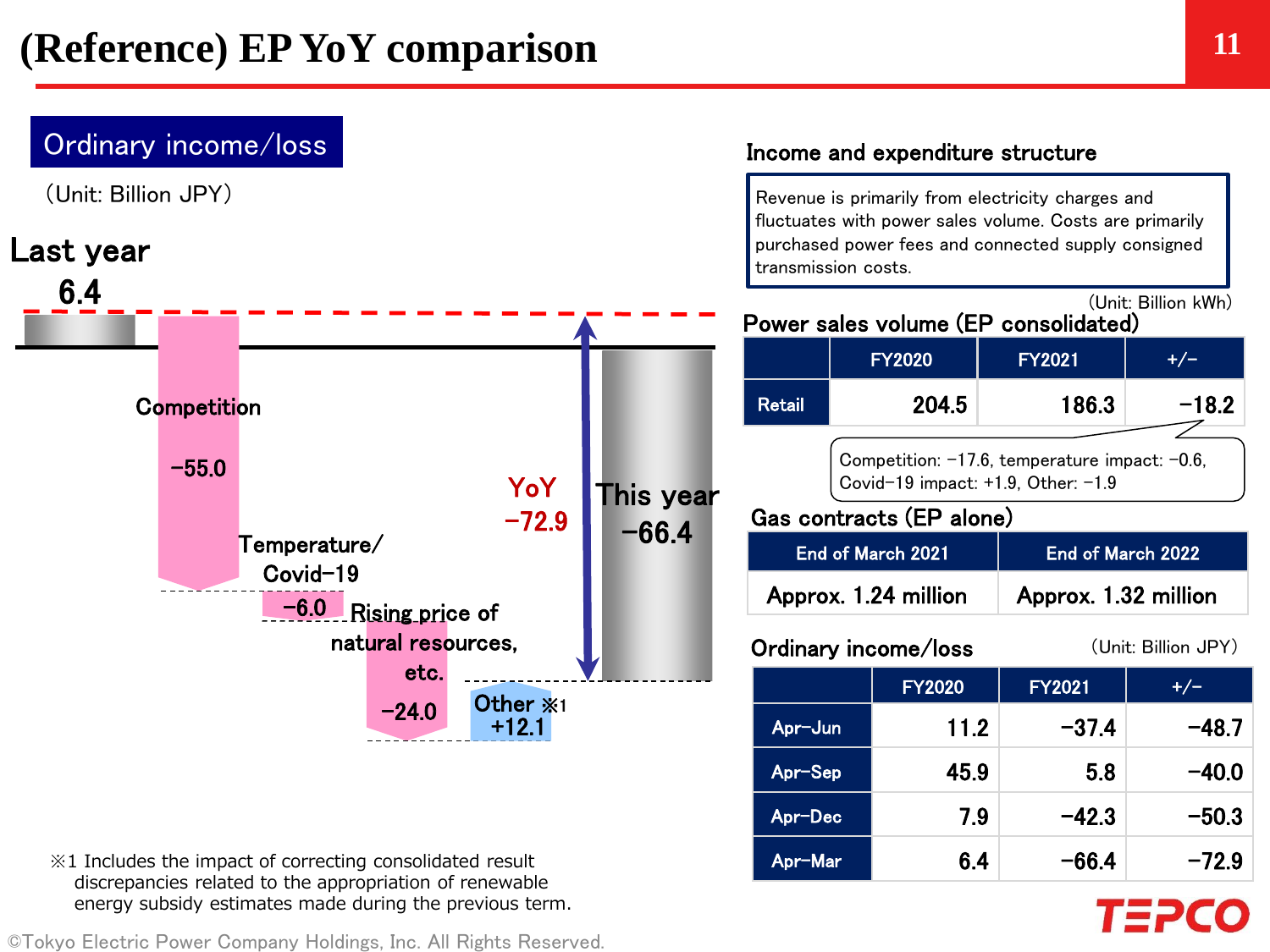## Ordinary income/loss

(Unit: Billion JPY)



#### Income and expenditure structure

Most income comes from the wholesale of hydroelectric and new energies. Costs are primarily from depreciation and maintenance.

| <b>Flow Rate</b> |               |               | (Unit: %) |
|------------------|---------------|---------------|-----------|
|                  | <b>FY2020</b> | <b>FY2021</b> |           |
| Apr-Mar          | 98.7          | 97.4          | $-1.3$    |

#### Ordinary income/loss (Unit: Billion JPY)

|         | <b>FY2020</b> | <b>FY2021</b> | $+/-$  |
|---------|---------------|---------------|--------|
| Apr-Jun | 17.8          | 16.1          | $-1.6$ |
| Apr-Sep | 36.7          | 35.0          | $-1.6$ |
| Apr-Dec | 44.1          | 40.5          | $-3.6$ |
| Apr-Mar | 48.1          | 45.9          | $-2.1$ |

# TΞi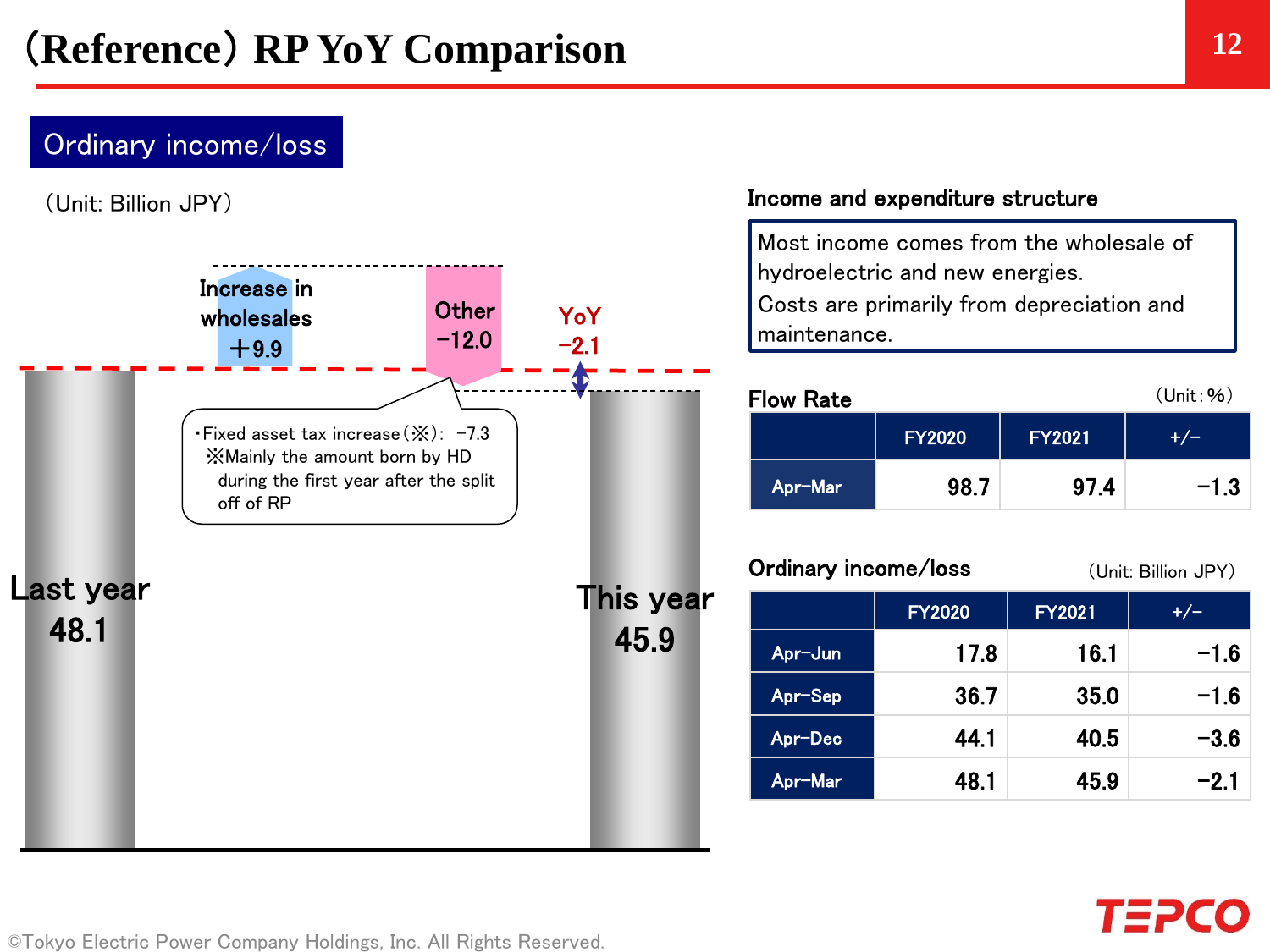# **<sup>13</sup>** (Reference) Application of new accounting standards

- "Accounting standards for revenue recognition" went into effect in FY2021 and some transactions that were posted as revenue (sales) must now be listed in a different category (changes were also made to what can be posted as expenses so there was no impact on revenue and expenditure).
- $\triangleright$  Surcharges and payments are posted as increases/decreases in recovered debts (liabilities) since they are paid to the GIO.
- $\triangleright$  Subsidies are posted as decreases in expenses due to revision of the electric operators accounting rules in accordance with the new accounting standards.